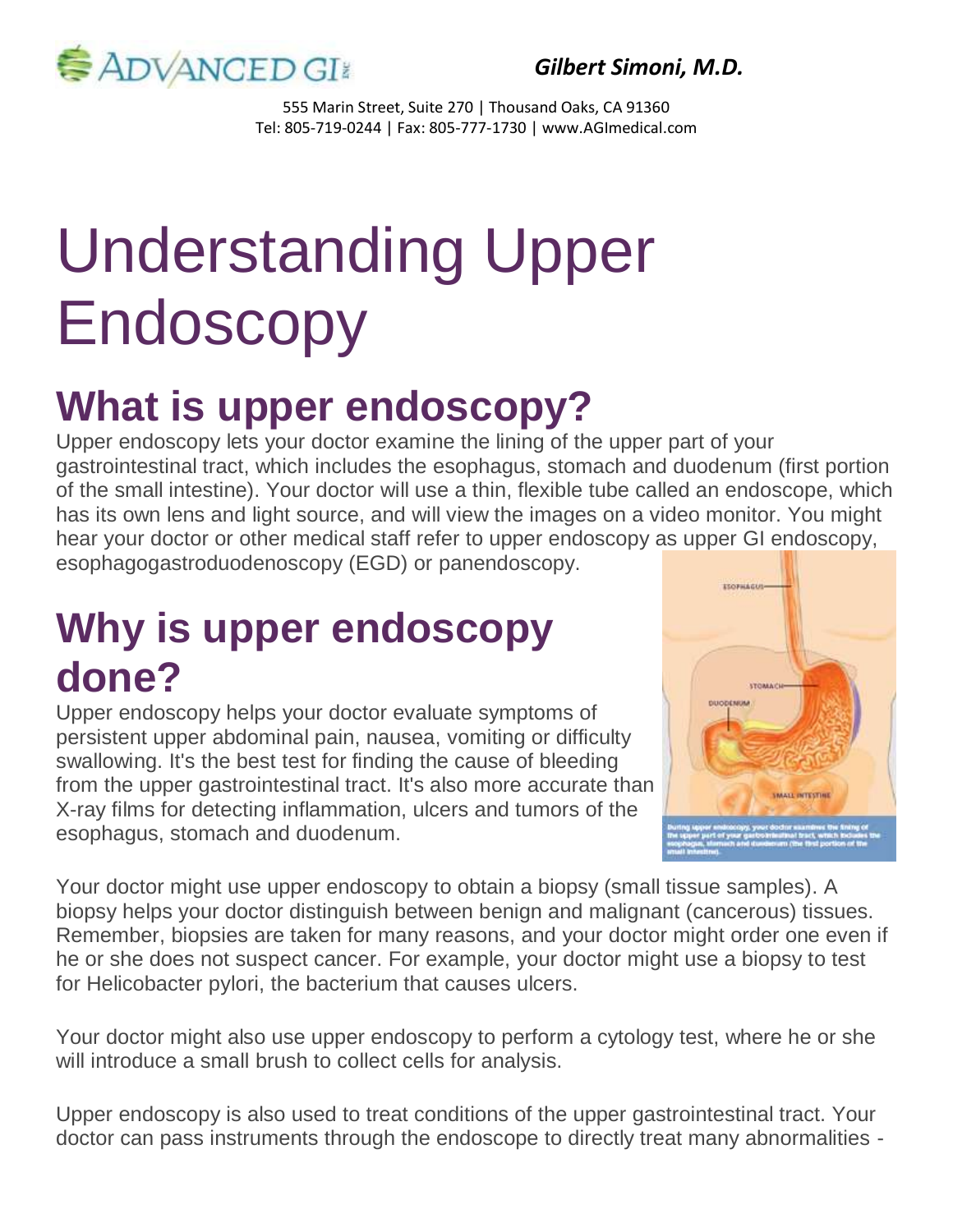this will cause you little or no discomfort. For example, your doctor might stretch (dilate) a narrowed area, remove polyps (usually benign growths) or treat bleeding.

### **What preparations are required?**

An empty stomach allows for the best and safest examination, so you should have nothing to eat or drink, including water, for approximately six hours before the examination. Your doctor will tell you when to start fasting as the timing can vary.

Tell your doctor in advance about any medications you take; you might need to adjust your usual dose for the examination. Discuss any allergies to medications as well as medical conditions, such as heart or lung disease.

## **Can I take my current medications?**

Most medications can be continued as usual, but some medications can interfere with the preparation or the examination. Inform your doctor about medications you're taking, particularly aspirin products or antiplatelet agents, arthritis medications, anticoagulants (blood thinners such as warfarin or heparin), clopidogrel, insulin or iron products. Also, be sure to mention any allergies you have to medications.

#### **What happens during upper endoscopy?**

Your doctor might start by spraying your throat with a local anesthetic or by giving you a sedative to help you relax. You'll then lie on your side, and your doctor will pass the endoscope through your mouth and into the esophagus, stomach and duodenum. The endoscope doesn't interfere with your breathing, Most patients consider the test only slightly uncomfortable, and many patients fall asleep during the procedure.

# **What happens after upper endoscopy?**

You will be monitored until most of the effects of the medication have worn off. Your throat might be a little sore, and you might feel bloated because of the air introduced into your stomach during the test. You will be able to eat after you leave unless your doctor instructs you otherwise.

Your physician will explain the results of the examination to you, although you'll probably have to wait for the results of any biopsies performed.